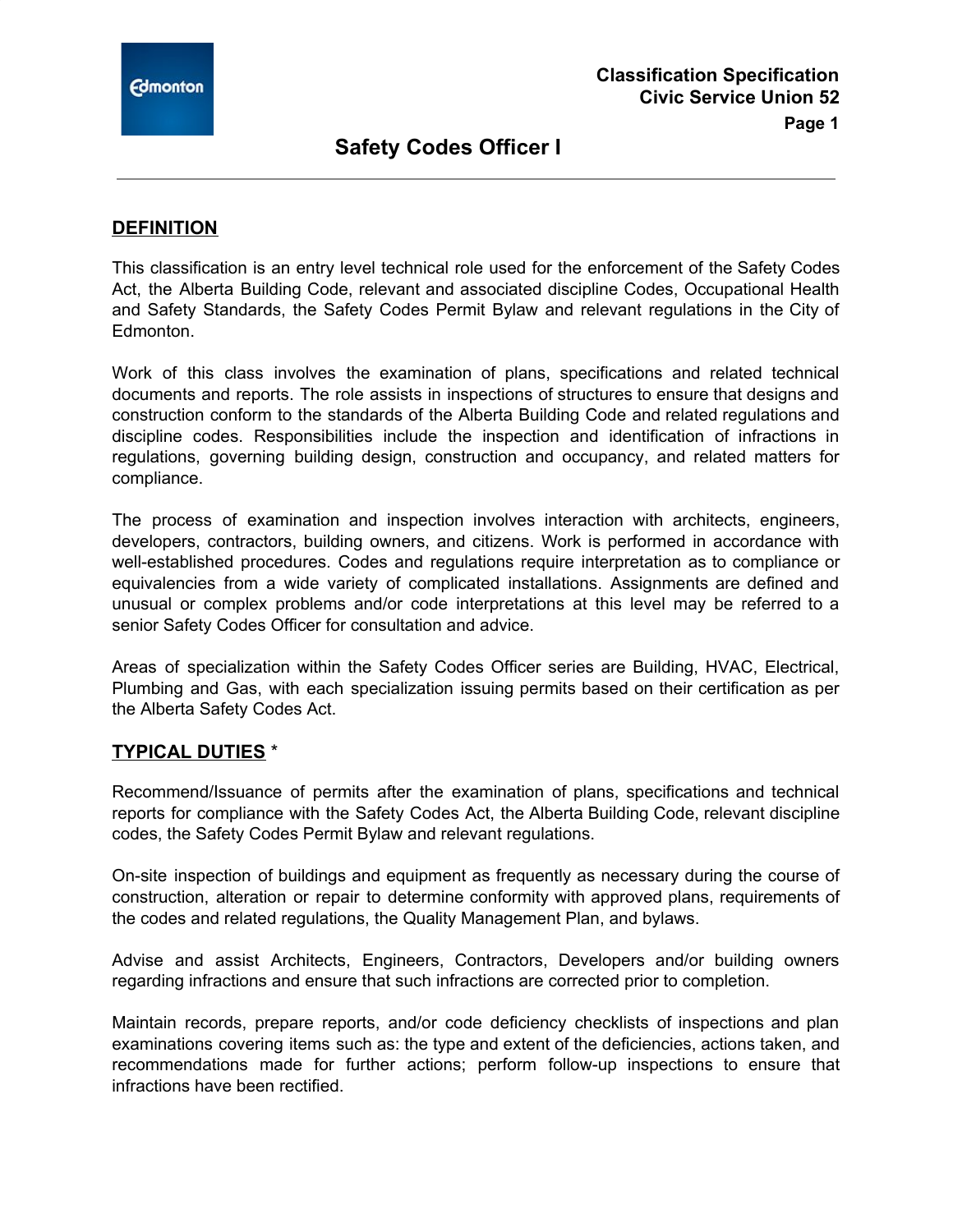

Inspect buildings at specified stages of construction or equipment installation. Identify Safety Codes infractions for owners/developers prior to occupancy being granted at the final inspection when conditions are met or to assess the extent of damages; and review the necessary corrections to return such structures to required standards.

Participate with the review of changes to regulations, materials and technology; participate in discussions and seminars on Code interpretations and changes.

Perform other related duties.

## **KNOWLEDGE, ABILITIES AND SKILLS**

Knowledge of standard methods, techniques, materials, tools and equipment employed in the building construction trades with experience involving projects of new construction, renovations, alterations, or demolitions.

Knowledge of the Safety Codes Act, the Alberta Building Code, City bylaws, and applicable discipline codes and regulations such as the Canadian Electrical Code, National Plumbing Code of Canada, Natural Gas and Propane Installation Code, Alberta Private Sewage Systems Code, Alberta Electrical Utility Code.

Must possess the ability to analyze and interpret legislation.

Ability to recognize construction that does not meet the intent of the Alberta Safety Codes Act or other disciplinary codes, hazardous conditions pertaining to building construction.

Ability to analyze and interpret simple plans or designs prepared by applicants, architects and/or engineers.

Verbal and written communication skills to interact and educate citizens, architects, engineers, developers, etc. about Safety Codes interpretations, applications and enforcement.

Customer service focused with ability to work through a variety of customer needs with professionalism.

Ability to explain technical concepts and interpretations in simple terms to citizens and homeowners.

Ability to manage multiple priorities and projects and effectively organize tasks.

Ability to work independently or contribute positively as part of a team.

Ability to adapt to changing priorities and circumstances.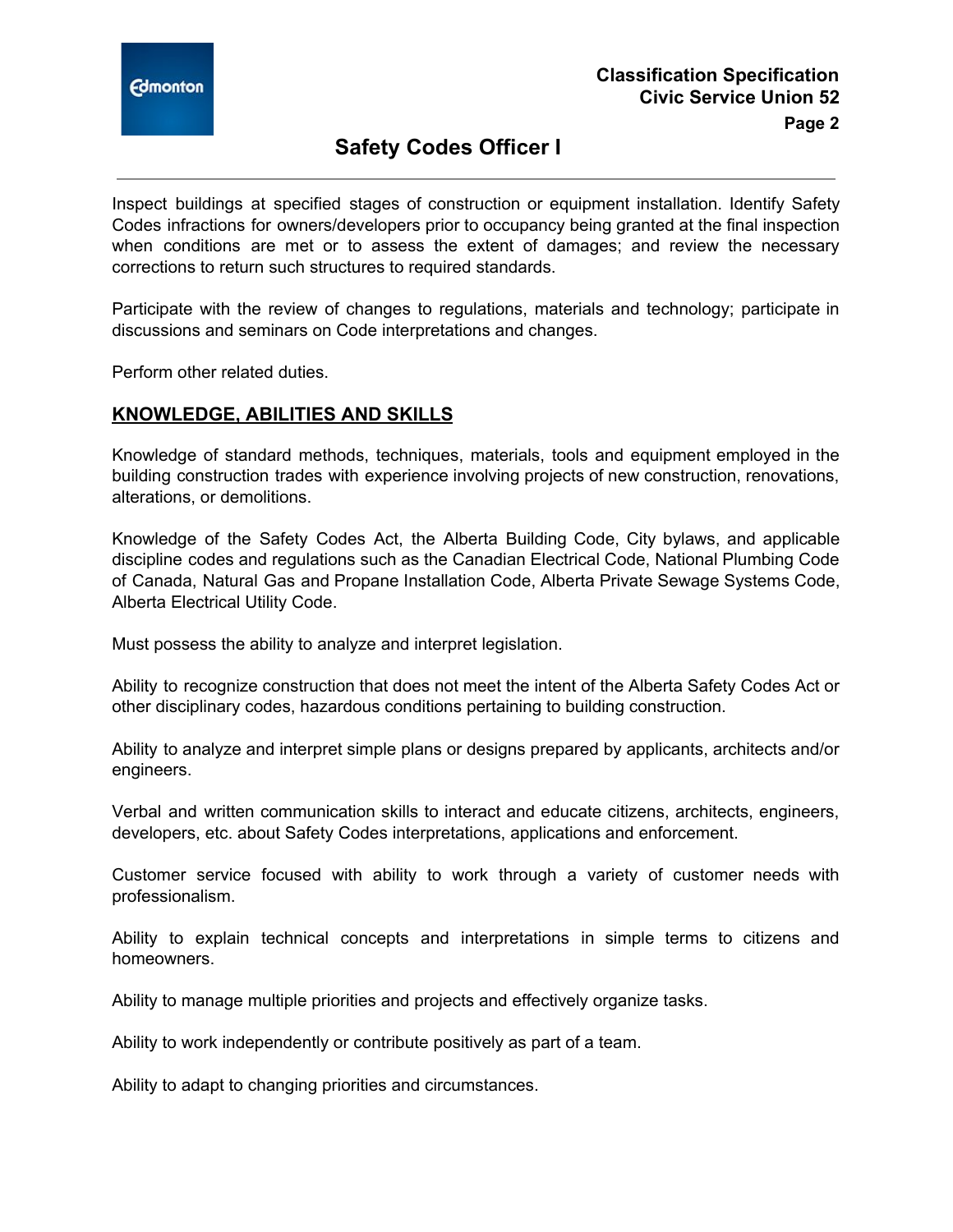

Ability to make impartial and transparent decisions in the application of Safety Codes.

Proficient in the use of personal computers for data entry, plan review, communication with customers.

### **TRAINING AND EXPERIENCE REQUIREMENTS**

Job Level

- Completion of the twelfth (12th) school grade
- Three (3) years' experience in construction of buildings is required including best practices and understanding of project scheduling.
- Valid Province of Alberta Class 5 Motor Vehicle License

#### **HVAC Discipline:**

- Journeyman sheet metal worker, recognized in Alberta with a minimum of three (3) years' journeyman experience in mechanical installations in commercial and residential buildings.
- Mechanical Engineering degree recognized in Canada and three (3) years' of relevant experience in the building construction industry, at least one (1) of which must be completed after obtaining that degree.

Eligibility to enroll in as a Registered HVAC Buildings all Safety Codes Officer in the Province of Alberta is required.

#### **Plumbing and Gas Discipline:**

● Journeyman plumber and Gasfitter certification recognized in Alberta and three (3) years' of relevant experience in the building construction industry after receiving that journeyman certification; or

Eligibility to enroll in the Registered Safety Codes Officer training achieving certification Plumbing and Gas with Safety Codes Council in the Province of Alberta is required.

#### **Building Discipline:**

● Journeyman carpenter, plumber, electrician, sheet metal worker or bricklayer certification recognized in Alberta and three (3) years' of relevant experience in the building construction industry after receiving that journeyman certification; or